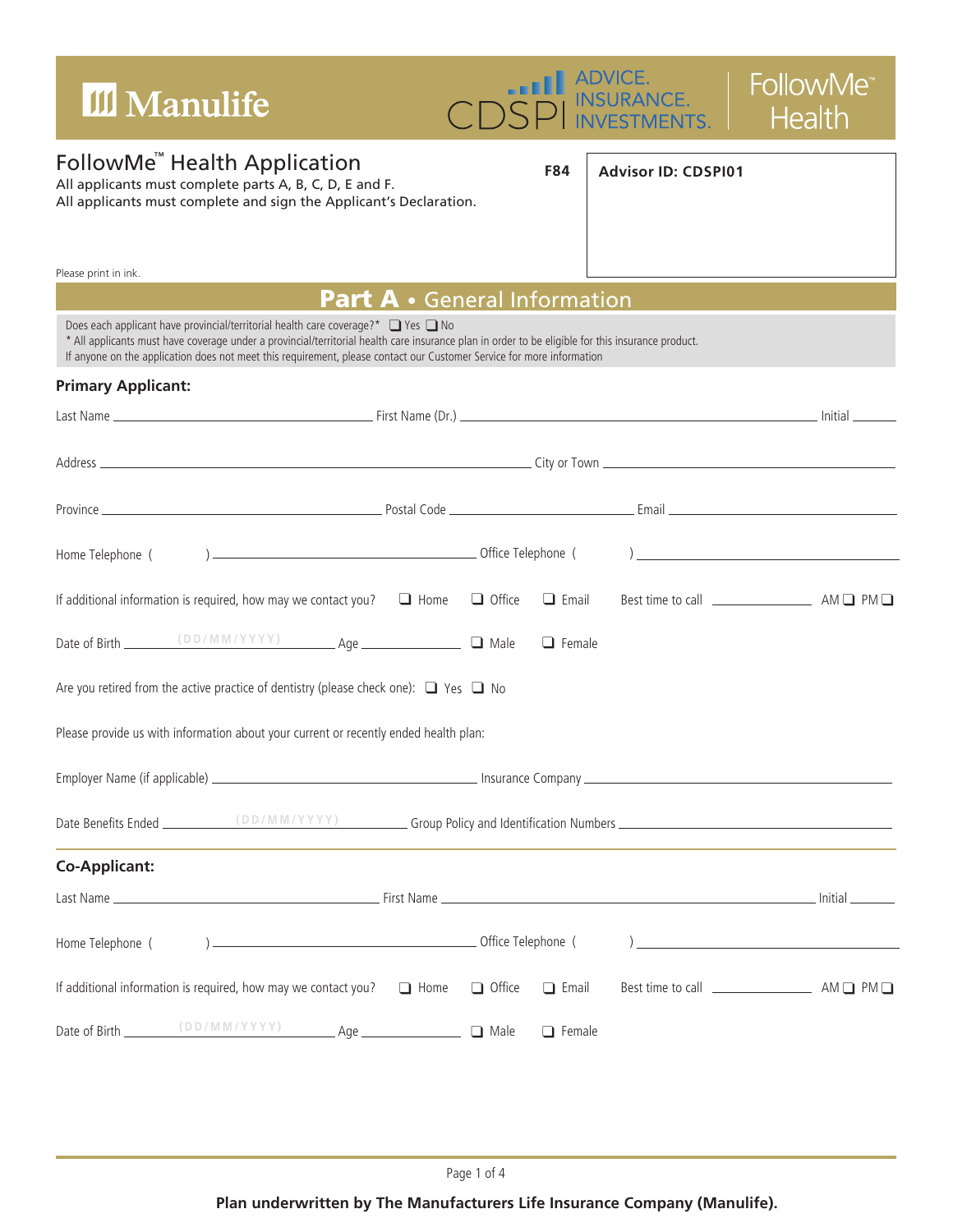| <b>Part B</b> • Dependants To Be Covered                                                                                                                                                                                                                                                                                                                                                         |                  |  |                                      |  |  |  |                             |            |                                         |                            |      |     |  |  |  |  |  |
|--------------------------------------------------------------------------------------------------------------------------------------------------------------------------------------------------------------------------------------------------------------------------------------------------------------------------------------------------------------------------------------------------|------------------|--|--------------------------------------|--|--|--|-----------------------------|------------|-----------------------------------------|----------------------------|------|-----|--|--|--|--|--|
| <b>FIRST NAME</b>                                                                                                                                                                                                                                                                                                                                                                                | <b>LAST NAME</b> |  |                                      |  |  |  | CODE<br>02                  | <b>SEX</b> | <b>DD</b>                               | <b>BIRTH</b><br>DATE<br>MM | YYYY | AGE |  |  |  |  |  |
|                                                                                                                                                                                                                                                                                                                                                                                                  |                  |  |                                      |  |  |  |                             |            |                                         | 02                         |      |     |  |  |  |  |  |
|                                                                                                                                                                                                                                                                                                                                                                                                  |                  |  |                                      |  |  |  |                             |            |                                         | 02                         |      |     |  |  |  |  |  |
|                                                                                                                                                                                                                                                                                                                                                                                                  |                  |  |                                      |  |  |  | <b>Part C</b> • Plan Choice |            |                                         |                            |      |     |  |  |  |  |  |
| Enhanced<br><b>Enhanced Plus</b><br>I/We apply for FollowMe Health:<br>⊔<br>Basic<br>⊔<br>⊔<br>⊔<br>Premiere                                                                                                                                                                                                                                                                                     |                  |  |                                      |  |  |  |                             |            |                                         |                            |      |     |  |  |  |  |  |
|                                                                                                                                                                                                                                                                                                                                                                                                  |                  |  |                                      |  |  |  |                             |            | <b>Part D</b> • Beneficiary Designation |                            |      |     |  |  |  |  |  |
| I/We hereby designate the individual(s) named as beneficiary(ies) on this application to receive any death benefit payable with respect to the coverage applied for.<br>If no beneficiary designation is made, benefits will be payable to the Estate.                                                                                                                                           |                  |  |                                      |  |  |  |                             |            |                                         |                            |      |     |  |  |  |  |  |
| <b>Primary Applicant's Beneficiary</b><br>Co-Applicant's Beneficiary                                                                                                                                                                                                                                                                                                                             |                  |  |                                      |  |  |  |                             |            |                                         |                            |      |     |  |  |  |  |  |
|                                                                                                                                                                                                                                                                                                                                                                                                  |                  |  |                                      |  |  |  |                             |            |                                         |                            |      |     |  |  |  |  |  |
|                                                                                                                                                                                                                                                                                                                                                                                                  |                  |  |                                      |  |  |  |                             |            |                                         |                            |      |     |  |  |  |  |  |
|                                                                                                                                                                                                                                                                                                                                                                                                  |                  |  |                                      |  |  |  |                             |            |                                         |                            |      |     |  |  |  |  |  |
|                                                                                                                                                                                                                                                                                                                                                                                                  |                  |  |                                      |  |  |  |                             |            |                                         |                            |      |     |  |  |  |  |  |
| If you designate a beneficiary who is a minor when benefits become payable, benefits will be paid into court or to the Public Trustee unless a Trustee is appointed.<br>By appointing a Trustee below, you agree that if the beneficiary is a minor on the date that benefits are paid, the benefits will be paid to the Trustee to hold in trust for the child<br>until the child comes of age. |                  |  |                                      |  |  |  |                             |            |                                         |                            |      |     |  |  |  |  |  |
| Trustee:                                                                                                                                                                                                                                                                                                                                                                                         |                  |  |                                      |  |  |  |                             | Trustee:   |                                         |                            |      |     |  |  |  |  |  |
|                                                                                                                                                                                                                                                                                                                                                                                                  |                  |  |                                      |  |  |  |                             |            |                                         |                            |      |     |  |  |  |  |  |
|                                                                                                                                                                                                                                                                                                                                                                                                  |                  |  |                                      |  |  |  |                             |            |                                         |                            |      |     |  |  |  |  |  |
|                                                                                                                                                                                                                                                                                                                                                                                                  |                  |  |                                      |  |  |  |                             |            |                                         |                            |      |     |  |  |  |  |  |
| A copy, fax, scan or image of the beneficiary designation in this application is as valid as the original.                                                                                                                                                                                                                                                                                       |                  |  |                                      |  |  |  |                             |            |                                         |                            |      |     |  |  |  |  |  |
|                                                                                                                                                                                                                                                                                                                                                                                                  |                  |  |                                      |  |  |  |                             |            | <b>Part E</b> • Payment Options         |                            |      |     |  |  |  |  |  |
| Initial Payment: I/We hereby authorize Manulife to debit the initial two (2) months' premium, \$                                                                                                                                                                                                                                                                                                 |                  |  |                                      |  |  |  |                             |            |                                         |                            |      |     |  |  |  |  |  |
| Financial Services Account (Pre-Authorized Debit)<br>Option #1                                                                                                                                                                                                                                                                                                                                   |                  |  |                                      |  |  |  |                             |            |                                         |                            |      |     |  |  |  |  |  |
|                                                                                                                                                                                                                                                                                                                                                                                                  |                  |  | Option #2 $\Box$ Credit Card Account |  |  |  |                             |            |                                         |                            |      |     |  |  |  |  |  |
| IMPORTANT: Initial Payment will be taken on the day approved (not the effective date). Future payments will be taken on the first of each month.                                                                                                                                                                                                                                                 |                  |  |                                      |  |  |  |                             |            |                                         |                            |      |     |  |  |  |  |  |
| Subsequent Payments will be made by:<br>$\Box$ Pre-Authorized Debit (PAD) from my/our financial services account<br>Option #1<br>PAD Billing Frequency: $\Box$ Monthly $\Box$ Semi-Annually (2% discount) $\Box$ Annually (4% discount)<br>Important: For verification purposes, we require a sample cheque marked 'VOID'. Please complete Part F.                                               |                  |  |                                      |  |  |  |                             |            |                                         |                            |      |     |  |  |  |  |  |
| Credit Card Account<br>Option #2<br>Credit Card Billing Frequency: ■ Monthly ■ Semi-Annually ■ Annually<br>Please note: Billing frequency discounts are not available for credit card payment options.<br>Please complete Part F.                                                                                                                                                                |                  |  |                                      |  |  |  |                             |            |                                         |                            |      |     |  |  |  |  |  |
| Direct Billing<br>Option #3<br>Direct Billing Frequency: □ Semi-Annually (2% discount) □ Annually (4% discount)                                                                                                                                                                                                                                                                                  |                  |  |                                      |  |  |  |                             |            |                                         |                            |      |     |  |  |  |  |  |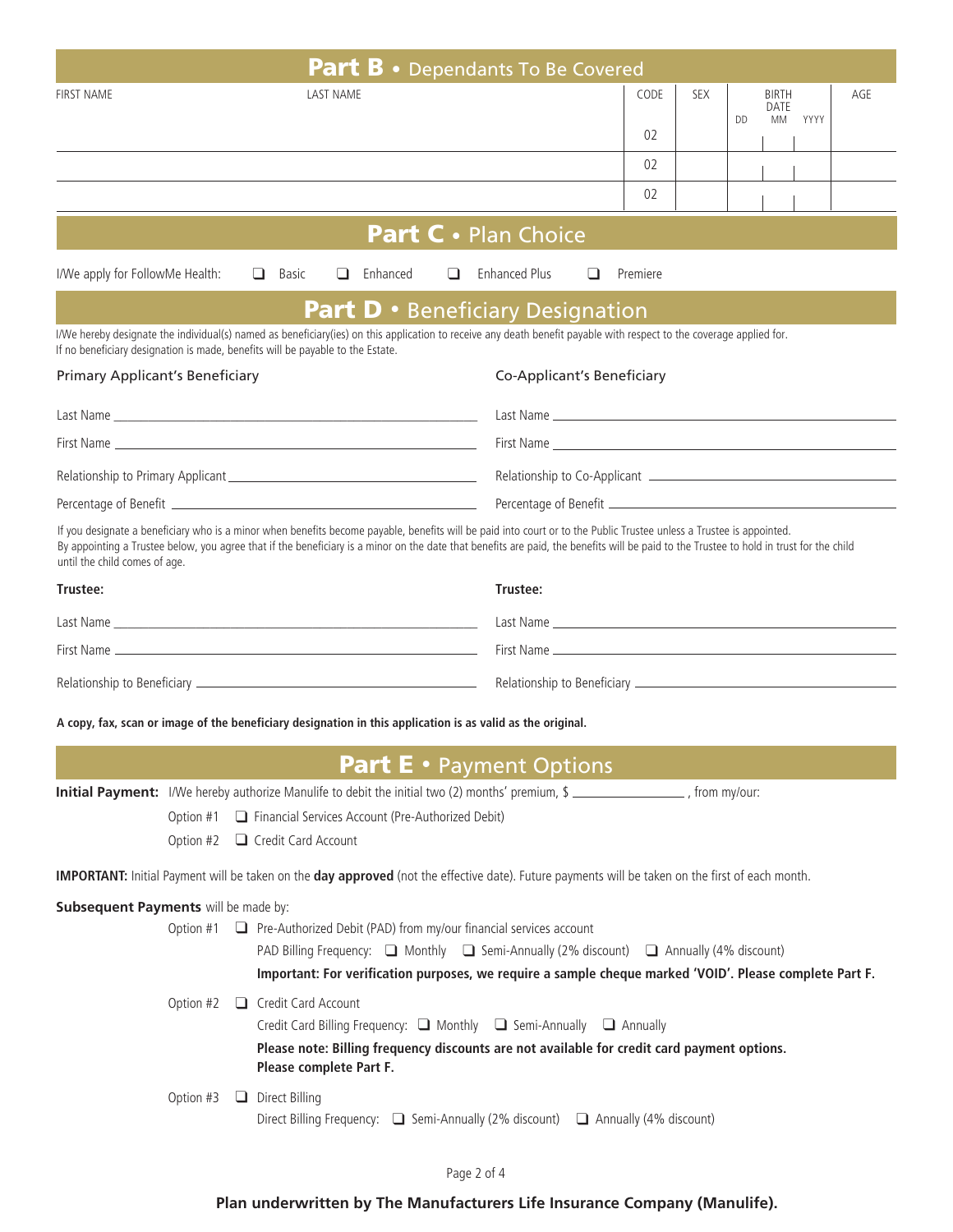## Part F • Payment Information and Authorization

#### **Credit Card Option Payment Information & Payment Authorization**

I/We hereby authorize Manulife to make a withdrawal from my/our account on or about the first business day of each month in which insurance premiums are due. This Authorization may be terminated by either Manulife or by me/us through written notice. Manulife may terminate coverage or change the method of payment to another qualifying method should a withdrawal be refused for any reason and the financial institution shall in no way be held liable should such an event occur. A \$25.00 fee will be charged for all NSF (Non-Sufficient Funds) transactions.

| Credit Card: ■ Visa ■ MasterCard ■ American Express                                        |                                                                             |                                                                                              |                       |  |  |  |  |
|--------------------------------------------------------------------------------------------|-----------------------------------------------------------------------------|----------------------------------------------------------------------------------------------|-----------------------|--|--|--|--|
|                                                                                            |                                                                             |                                                                                              |                       |  |  |  |  |
|                                                                                            |                                                                             |                                                                                              |                       |  |  |  |  |
|                                                                                            |                                                                             |                                                                                              | Dated (DD/MM/YYYY)    |  |  |  |  |
| Pre-Authorized Debit (PAD) Payment Information & Payment Authorization                     |                                                                             |                                                                                              |                       |  |  |  |  |
| Please use the following banking information:                                              | The illustration shows the MICR encoding used on                            |                                                                                              |                       |  |  |  |  |
| $\Box$ From the cheque used to make the first payment                                      | <b>III</b> Manulife Bank<br>500 KING ST. NORTH<br>WATERLOO, ONTARIO N2J 4C6 | standard cheques. The labels help you identify the<br>codes to enter in the following table. |                       |  |  |  |  |
| <b>OR</b>                                                                                  |                                                                             |                                                                                              |                       |  |  |  |  |
| As follows:<br>$\Box$                                                                      | #108" COILZZ"540: 00011 0001111"                                            |                                                                                              |                       |  |  |  |  |
| (only complete the table below if you do not have a void cheque)                           | <b>Transit number</b>                                                       | Institution number                                                                           | <b>Account number</b> |  |  |  |  |
|                                                                                            |                                                                             |                                                                                              |                       |  |  |  |  |
|                                                                                            |                                                                             |                                                                                              |                       |  |  |  |  |
| Joint Accounts: Is this a joint account requiring only one signature? $\Box$ Yes $\Box$ No |                                                                             |                                                                                              |                       |  |  |  |  |

#### **If more than one signature is required on withdrawals issued against the account, both account holders must sign this authorization.**

Non-Chequing Accounts: Since approval from my/our financial institution is required for pre-authorized payments from accounts with no chequing privileges, I/we have made prior arrangements to allow for pre-authorized payments from my/our account. Enclosed is a withdrawal slip that has been stamped by my/our financial institution allowing withdrawals to be made from my/our non-chequing account.

I/We authorize Manulife to make monthly automatic withdrawals from my/our bank account **on or about the first business day of each month** for monthly insurance premiums due on or after the date I/we sign this authorization. Withdrawals from my/our account may be for variable amounts, as they may change in accordance with my/our insurance contract and as required to administer my/our policy. **I/We waive the right to receive further notice of the amount and date of each automatic withdrawal from my/our account.** If the bank or financial institution does not honour an automatic monthly withdrawal the first time it is presented for payment, Manulife may attempt to withdraw that payment again within 30 days. Manulife reserves the right to ask for an alternative method of payment if payment is not honoured. All one-time or automatic withdrawals from my/our bank account will be treated as personal withdrawals as defined by the Canadian Payments Association in Rule H-1. I/We or Manulife may end this agreement at any time by giving 10 days' written notice. I/We understand that cancelling this PAD agreement may result in loss of insurance coverage unless Manulife receives another form of payment. Any refund of premium paid pursuant to this authorization shall be made to the policy owner.

You may obtain a sample cancellation form by contacting your financial institution or through www.payments.ca. If you have any questions about withdrawals from your bank account, contact us at 1-800-268-3763, or more\_info@manulife.com or write to us at Manulife, P.O. Box 670, Stn Waterloo, Waterloo, Ontario N2J 4B8.

You have certain recourse rights if any debit does not comply with this agreement. For example, you have the right to receive reimbursement for any PAD withdrawal that is not authorized or is inconsistent with this PAD agreement. To obtain a form for a Reimbursement Claim, or for more information on your recourse rights, contact your financial institution or visit www.payments.ca.

| Name of Account Holder                               |       |              |  |
|------------------------------------------------------|-------|--------------|--|
| Signature of Cardholder __                           | Dated | (DD/MM/YYYY) |  |
| Second Signature if Joint Account                    | Dated | (DD/MM/YYYY) |  |
| Account Holder Address (if different from Applicant) |       |              |  |

Page 3 of 4